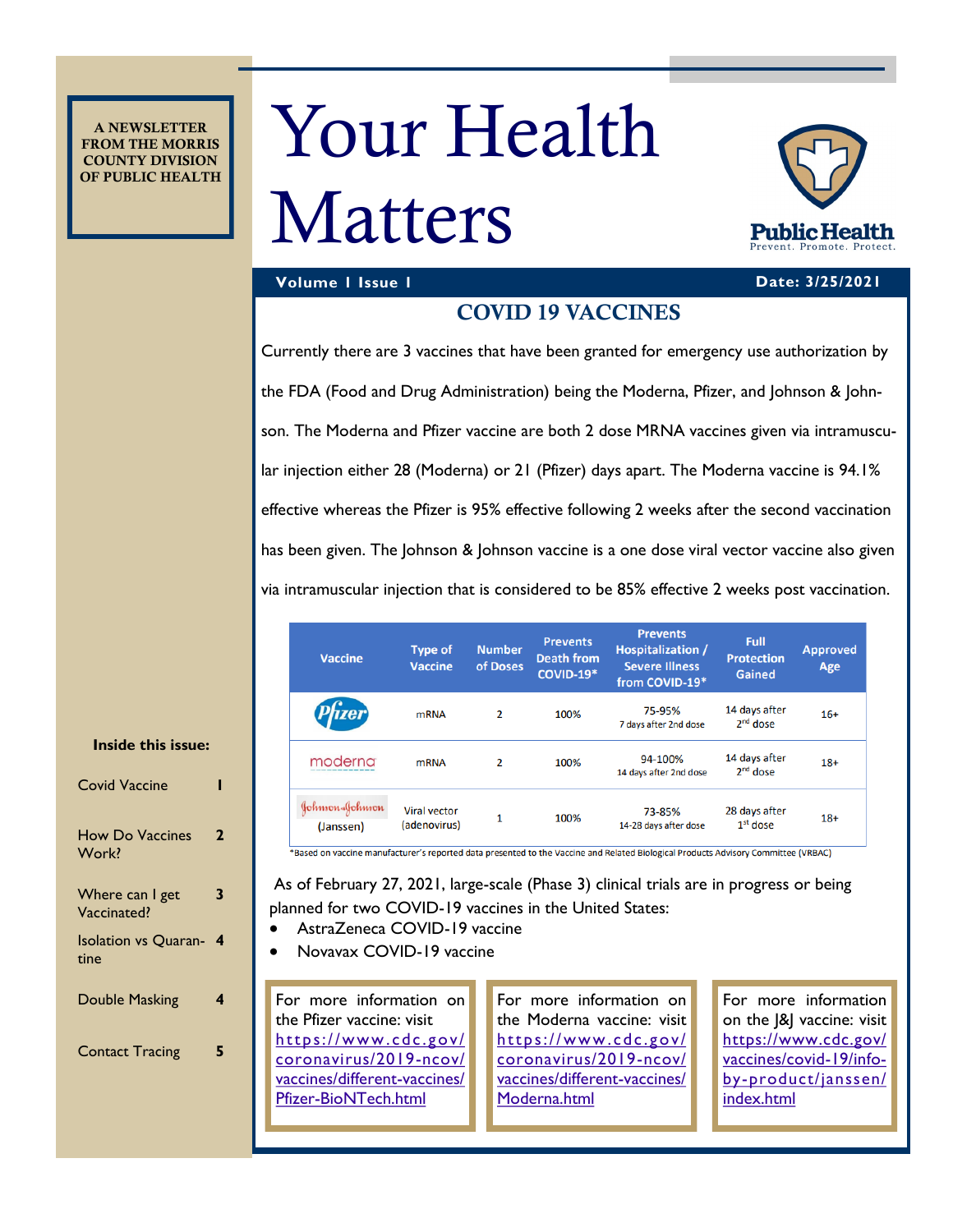### **Page 2 Your Health Matters**

### How do the Moderna and Pfizer Vaccines (mRNA) work**?**

mRNA vaccines are new but not unknown. Researchers have been working with these vaccines for decades for flu, zika, and rabies. mRNA vaccines teach cells how to make a harmless protein called a "spike protein." When you receive your shot, the cell will use the mRNA to make the spike protein and place it on the surface of the cell. Your body will realize these don't belong and begin building an immune response and making antibodies, like what happens in a natural infection. At the end, your body will know how to protect against future infection.

Can the COVID-19 Vaccine make me sick?

**No.** You can not get COVID 19 from the vaccine.



Will I test positive after receiving the COVID 19 vaccine?

**No**. You will not test positive on a antigen test, which tests for an active infection.



**How does the Johnson and Johnson Vaccine Work?**

The J&J shot is a viral vector vaccine. This method is commonly used in vaccines and have also been studied for gene therapy, cancer treatment, and molecular biology research. The viral vector vaccine uses a vector (a modified version of the virus, NOT the COVID 19 virus) to teach the body how to make an immune response. The vaccine creates a spike protein on the surface of the cell, which your body will recognize and trigger an immune response. At the end of the process, our bodies will learn to protect us against future infection of COVID 19.

### **What We Know and What We're Still Learning**

We know that the COVID vaccine prevents COVID-19 disease, especially severe illness and

death.

- We're still learning how effective the vaccines are against variants of virus.
- We're still learning how well COVID-19 vaccines keep people from spreading the disease.
	- We're still learning how long the COVID 19 vaccines can protect people.

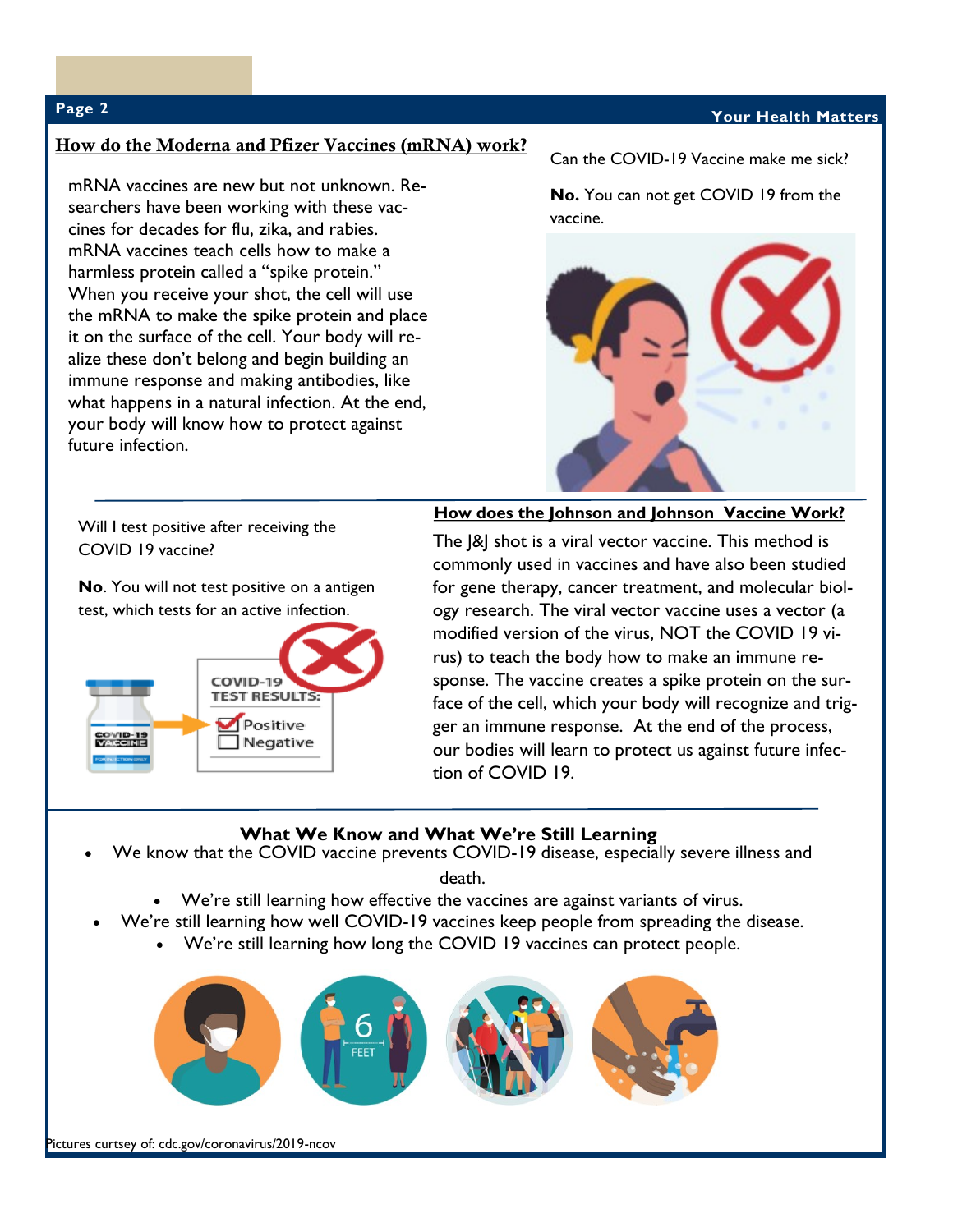### **Volume 1 Issue 1 Page 3**

### Where Can I Get Vaccinated?

| <b>Site</b>                      | <b>Location</b>      | Website                                                                                                 |
|----------------------------------|----------------------|---------------------------------------------------------------------------------------------------------|
| Acme<br>Pharmacy                 | Oak Ridge            | https://www.mhealthappointments.com/covidappt                                                           |
| Sav-on Pharma-<br>cy (Acme)      | <b>Morris Plains</b> | https://www.mhealthappointments.com/covidappt                                                           |
| <b>CVS Pharmacy</b>              | Chatham              | https://www.cvs.com/immunizations/covid-19-vaccine?<br>WT.ac=cvs-storelocator-covid-vaccine-searchpilot |
| <b>CVS Pharmacy</b>              | Ledgewood            | https://www.cvs.com/immunizations/covid-19-vaccine?<br>WT.ac=cvs-storelocator-covid-vaccine-searchpilot |
| <b>Rite Aid</b>                  | Denville             | https://www.cvs.com/immunizations/covid-19-vaccine?<br>WT.ac=cvs-storelocator-covid-vaccine-searchpilot |
| <b>Rite Aid</b>                  | Lake Hiawatha        | https://www.cvs.com/immunizations/covid-19-vaccine?<br>WT.ac=cvs-storelocator-covid-vaccine-searchpilot |
| <b>Rite Aid</b>                  | Morristown           | https://www.cvs.com/immunizations/covid-19-vaccine?<br>WT.ac=cvs-storelocator-covid-vaccine-searchpilot |
| <b>RMG Urgent</b><br>Care        | Ledgewood            | https://www.riversidemedgroup.com/services/urgent-care/<br>ledgewood-nj/                                |
| <b>Shoprite</b><br>Pharmacy      | <b>Lincoln Park</b>  | https://vaccines.shoprite.com/                                                                          |
| <b>Shoprite</b><br>Pharmacy      | Parsippany           | https://vaccines.shoprite.com/                                                                          |
| <b>Shoprite</b><br>Pharmacy      | <b>Flanders</b>      | https://vaccines.shoprite.com/                                                                          |
| <b>Shoprite</b><br>Pharmacy      | <b>Cedar Knolls</b>  | https://vaccines.shoprite.com/                                                                          |
| <b>Summit Medi-</b><br>cal Group | <b>Florham Park</b>  | https://vaccines.shoprite.com/                                                                          |
| <b>Walmart</b>                   | Ledgewood            | https://www.walmart.com/cp/immunizations-flu-shots/1228302                                              |
| <b>Wegmans</b>                   | Parsippany           | https://www.wegmans.com/pharmacy/                                                                       |
| <b>Weis Pharmacy</b>             | <b>Flanders</b>      | https://www.weismarkets.com/pharmacy-services                                                           |
| <b>Weis Pharmacy</b>             | Randolph             | https://www.weismarkets.com/pharmacy-services                                                           |

Who is Eligible?

- As of December 15th, 2020: Healthcare Personnel, Long Term Care Residents and Staff
- As of January 7th: Frontline First Responders
- As of January 14th: Persons aged 65 and older, Persons ages 16 to 64 years old who have at least one medical condition
- As of March 2nd: Childcare workers
- As of March 15th: Persons experiencing homelessness, migrant workers, persons living in shelters, tribal communities, front essential workers (public/local transportation, public safety)
- As of March 29th: Frontline essential sectors (clergy, elder care and support, elections personnel, food production, agriculture, and distribution, hospitality, judicial system, medical supply chain, social services support staff, postal and shipping services, warehousing and logistics)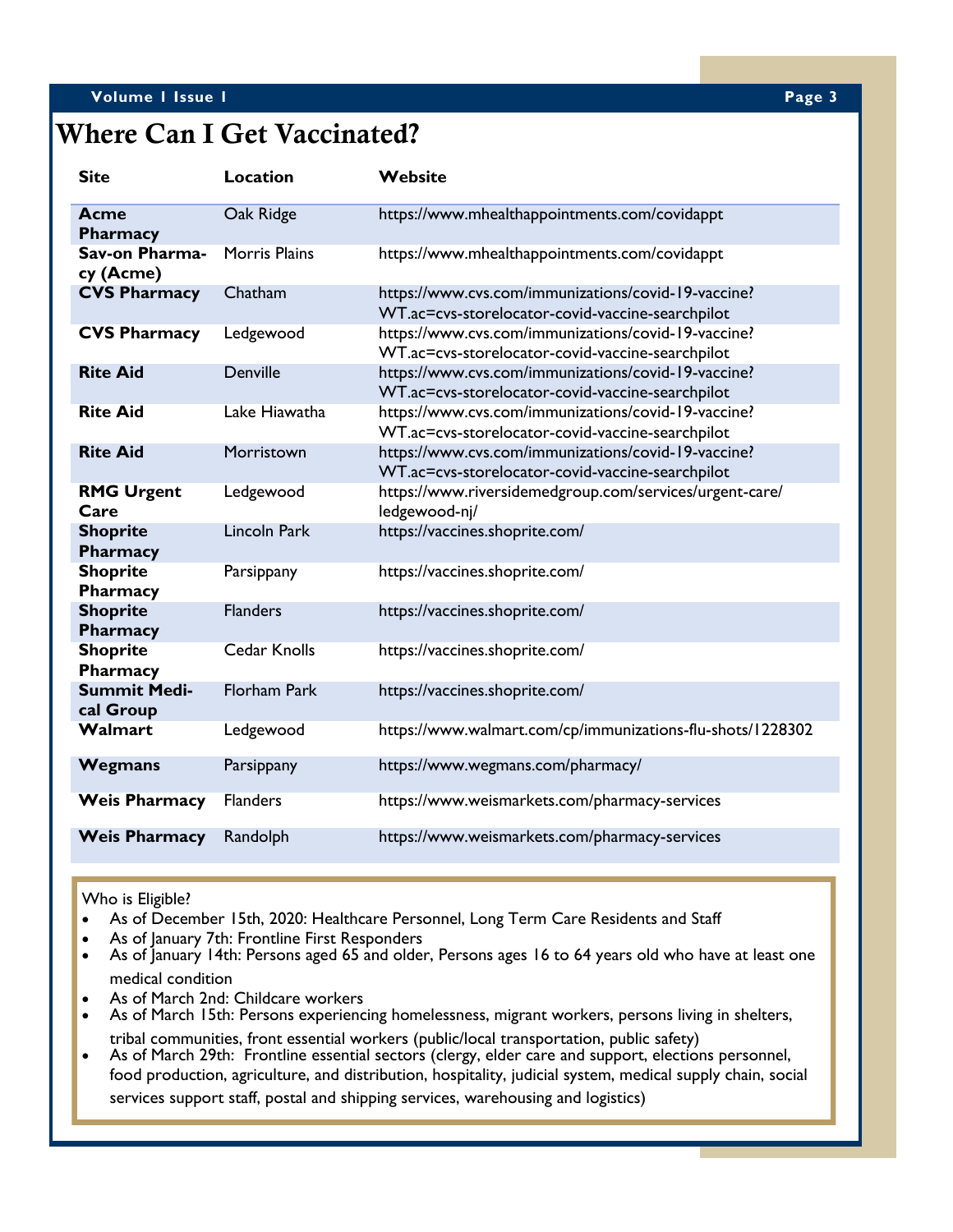### Isolation vs. Quarantine

Isolation is used to separate those who are infected with COVID-19 or have symptoms of COVID-

19 from those who are not infected. People who are in isolation should stay at home. To isolate safely at home, anyone who is sick should stay in a separate room or area in the house and continue to monitor symptoms. It is safe to come out of isolation when the infected person is

three days without a fever, cough has improved, or is ten days without any symptoms. Quarantine is to keep someone who *might* have been in contact with someone with COVID-19 away from others. This helps the spread of disease that may occur before a person knows if they are sick or infected. Those in quarantine should stay home for 14 days after last contact with a positive COVID-19 person. They should separate themselves from others while monitoring their symptoms and health.



### DO YOUR PART

### WEAR YOUR MASK

Courtesy of: insidepulse.com

### Double Masking

On Feb. 10, 2021, the CDC released data that supports that double-masking (with a cloth mask on top of a medical-grade mask) can substantially reduce the wearer's exposure to COVID-19. The studies they

performed examined two ways of enhancing mask use:

1) double-masking, and 2) knotting the ear loops of the medical procedure mask and tucking in and

### flattening the material close to the face.

The CDC's study found that when both people in an in-person scenario are taking advantage of these techniques to enhance mask effectiveness, their exposure to potentially infectious aerosols is decreased

by about 95%.

A combination of a cloth mask covering a medical procedure mask (double masked) blocked 85.4 percent of cough particles in a CDC conducted experiment.

Source: Brooks JT, Beezhold DH, Noti JD, et al. Maximizing Fit for Cloth and Medical Procedure Masks to Improve Performance and Reduce SARS-CoV-2 Transmission and Exposure, 2021. MMWR Morb Mortal Wkly Rep 2021;70:254–257. DOI: [http://dx.doi.org/10.15585/](http://dx.doi.org/10.15585/mmwr.mm7007e1) [mmwr.mm7007e1external icon](http://dx.doi.org/10.15585/mmwr.mm7007e1).

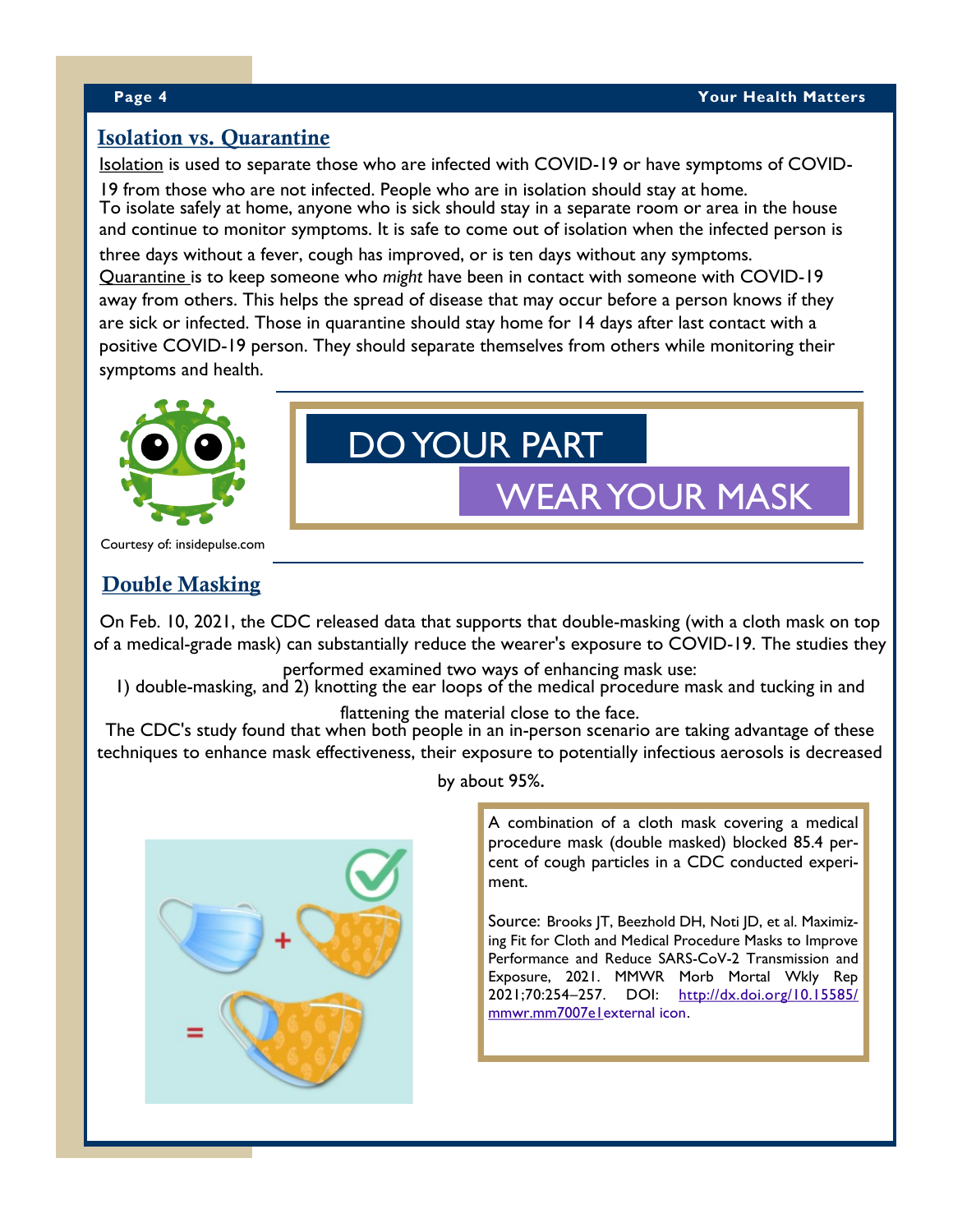### **Volume 1 Issue 1 Page 5**

### Contract Tracing

Contact tracing is used by health departments to prevent further spread of an infectious disease. This is key to slowing the spread of COVID-19 and helps keep you, your family, and your community safe.

Contact Tracing Involves:

- Interviewing people with COVID-19 to identify who they have been in contact with during the time of infection.
- Notifying the contacts that they have been exposed to a COVID-19 positive person.
- Referring contacts for testing.
- Monitoring contacts for signs and symptoms of COVID-19.
- Connecting contacts with services they might need during self-quarantine.

Contact Tracers will always identify themselves-and will never ask for your social security number, banking information, or payment costs.



Illustration by Gary Markstein



### Morris County Medical Reserve Corps

The Morris County Medical Reserve Corps is a well-prepared and trained workforce of volunteers to help public health protect the community in the event of a public health emergency.

To learn more about the MRC, or to fill out a volunteer application, visit [https://www.morriscountynj.gov/Residents/Health/Volunteer-for](https://www.morriscountynj.gov/Residents/Health/Volunteer-for-the-Medical-Reserve-CorpsC:/Users/bsmith/Documents/Custom%20Office%20Templates) [-the-Medical-Reserve-Corps](https://www.morriscountynj.gov/Residents/Health/Volunteer-for-the-Medical-Reserve-CorpsC:/Users/bsmith/Documents/Custom%20Office%20Templates)

### **Who is my Local Health Department**? Morris County has 11 different health departments that service it's 39 municipalities. Many health departments cover numerous towns. To see who your local health department is, visit: [https://www.state.nj.us/health/lh/documents/](https://www.state.nj.us/health/lh/documents/LocalHealthDirectory.pdfC:/Users/bsmith/Documents/Custom%20Office%20Templates)

[LocalHealthDirectory.pdf](https://www.state.nj.us/health/lh/documents/LocalHealthDirectory.pdfC:/Users/bsmith/Documents/Custom%20Office%20Templates)